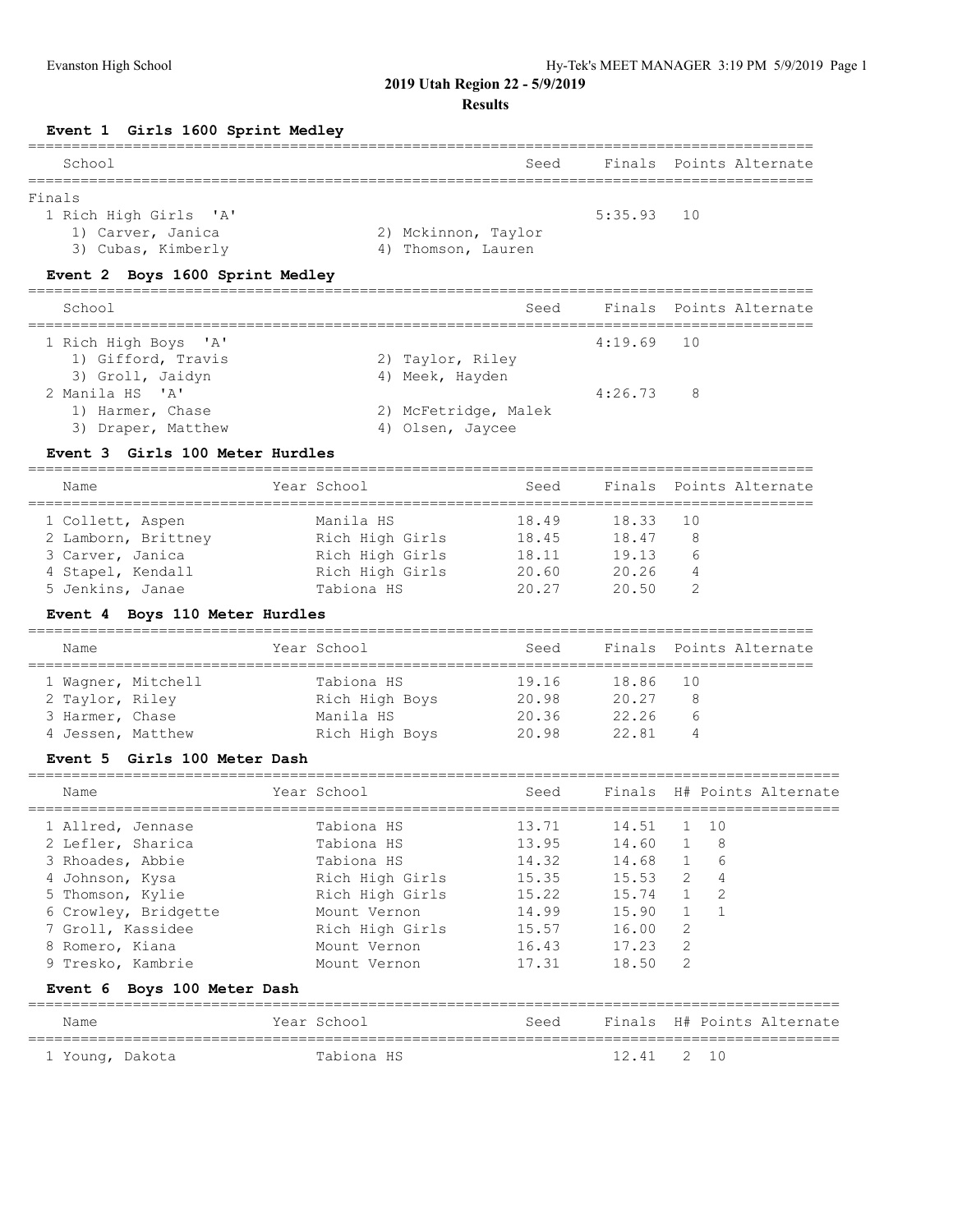# **....Event 6 Boys 100 Meter Dash**

| 2 Park, Ethan             | Tabiona HS     | 12.28 | 12.68 | $\mathbf{1}$ | 7              |
|---------------------------|----------------|-------|-------|--------------|----------------|
| 2 Stewart, Kade           | Tabiona HS     | 12.31 | 12.68 |              | $\overline{7}$ |
| 4 Martinez, Orlando       | Mount Vernon   | 12.36 | 12.73 |              | $\overline{4}$ |
| 5 Hislop, Colten          | Rich High Boys | 12.55 | 12.87 |              | -2             |
| 6 Colina De Souza, Ronald | Mount Vernon   | 13.36 | 13.48 | 2            |                |
| 7 Achebo, Ketu            | Mount Vernon   | 13.03 | 13.61 |              |                |
| 8 Conk, Ryker             | Rich High Boys | 14.41 | 14.26 | 2            |                |
| 9 Cook, Aaron             | Rich High Boys | 14.20 | 14.38 | 2            |                |

#### **Event 7 Girls 1600 Meter Run**

==========================================================================================

| Rich High Girls<br>6:34.13<br>1 Thomson, Lauren<br>5:55.46<br>10 | Finals Points Alternate |
|------------------------------------------------------------------|-------------------------|
|                                                                  |                         |
| Rich High Girls<br>2 Peart, Annie<br>6:30.18<br>7:01.97<br>8     |                         |
| Manila HS<br>3 Draper, Aurora<br>7:17.48<br>h                    |                         |
| 4 Cook, Amber<br>Rich High Girls<br>9:27.39<br>8:40.52<br>4      |                         |

## **Event 8 Boys 1600 Meter Run**

==========================================================================================

| Name               | Year School    | Seed    |         | Finals Points Alternate |
|--------------------|----------------|---------|---------|-------------------------|
| 1 Scott, John      | Rich High Boys | 4:48.89 | 5:14.50 | 10                      |
| 2 Meek, Hayden     | Rich High Boys | 5:00.34 | 5:19.92 | 8                       |
| 3 Aldridge, Ashton | Tabiona HS     | 5:23.05 | 5:24.23 | 6                       |
| 4 Draper, Matthew  | Manila HS      | 5:16.25 | 5:39.45 | 4                       |
| 5 Olsen, Jaycee    | Manila HS      | 5:33.41 | 5:48.60 | 2                       |
| 6 Allred, Dwason   | Tabiona HS     | 5:51.86 | 6:06.49 |                         |
| 7 Leifson, Ryan    | Rich High Boys | 6:09.90 | 6:27.79 |                         |

## **Event 9 Girls 4x100 Meter Relay**

| School                |                    | Seed     | Finals Points Alternate |
|-----------------------|--------------------|----------|-------------------------|
| 1 Tabiona HS 'A'      |                    | 55.62 10 |                         |
| 1) Allred, Jennase    | 2) Thomas, Kasidie |          |                         |
| 3) Rhoades, Abbie     | 4) Lefler, Sharica |          |                         |
| 2 Rich High Girls 'A' |                    | 1:02.38  | 8                       |
| 1) Carver, Janica     | 2) Johnson, Kysa   |          |                         |
| 3) Lamborn, Brittney  | 4) Thomson, Kylie  |          |                         |

## **Event 10 Boys 4x100 Meter Relay**

| School                     | Seed                       |          | Finals Points Alternate |
|----------------------------|----------------------------|----------|-------------------------|
| 1 Mount Vernon Academy 'A' |                            | 52.23 10 |                         |
| 1) Achebo, Ketu            | 2) Colina De Souza, Ronald |          |                         |
| 3) Henry, Joe              | 4) Matadamas, Dennis       |          |                         |
| 2 Rich High Boys 'A'       |                            | 52 27    | 8                       |
| 1) Conk, Ryker             | 2) Hislop, Colten          |          |                         |
| 3) Mouldenhauer, Braxton   | 4) Cook, Aaron             |          |                         |
|                            |                            |          |                         |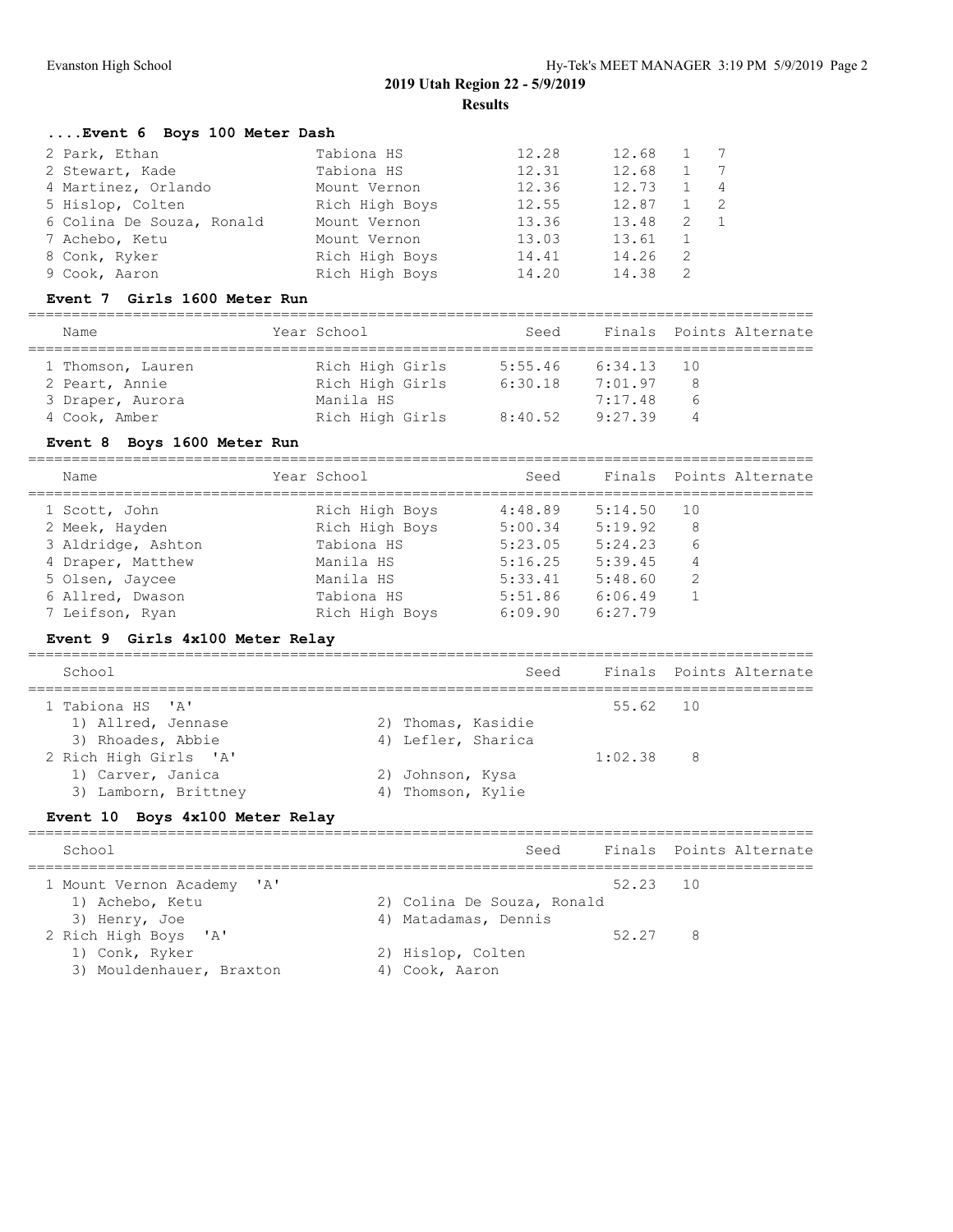# **Event 11 Girls 400 Meter Dash**

| Name                | Year School     | Seed    |         | Finals Points Alternate |
|---------------------|-----------------|---------|---------|-------------------------|
| 1 Collett, Aspen    | Manila HS       | 1:06.68 | 1:11.06 | 10                      |
| 2 Thomas, Kasidie   | Tabiona HS      |         | 1:13.66 | 8                       |
| 3 Tingey, Sage      | Rich High Girls |         | 1:15.44 | 6                       |
| 4 Lutz, Ambria      | Rich High Girls | 1:18.47 | 1:16.23 | 4                       |
| 5 Groll, Kassidee   | Rich High Girls | 1:14.64 | 1:19.07 | 2                       |
| 6 Hackford, Kennady | Tabiona HS      |         | 1:23.45 |                         |
| 7 Draper, Aurora    | Manila HS       | 1:16.45 | 1:25.16 |                         |
|                     |                 |         |         |                         |

# **Event 12 Boys 400 Meter Dash**

| Name |                     | Year School    | Seed    |         |    | Finals Points Alternate |
|------|---------------------|----------------|---------|---------|----|-------------------------|
|      | 1 Peatross, Gavine  | Tabiona HS     |         | 58.05   | 10 |                         |
|      | 2 Stewart, Kade     | Tabiona HS     |         | 1:00.12 | 8  |                         |
|      | 3 Henry, Joe        | Mount Vernon   | 1:05.07 | 1:05.23 | 6  |                         |
|      | 4 Groll, Jaidyn     | Rich High Boys | 1:03.58 | 1:05.43 | 4  |                         |
|      | 5 Conk, Ryker       | Rich High Boys | 1:08.07 | 1:07.91 | 2  |                         |
|      | 6 Conk, Corgin      | Rich High Boys | 1:05.42 | 1:08.33 |    |                         |
|      | 7 McFetridge, Malek | Manila HS      | 1:11.72 | 1:10.25 |    |                         |

## **Event 13 Girls 300 Meter Hurdles**

| Name                | Year School     | Seed  |         | Finals Points Alternate |
|---------------------|-----------------|-------|---------|-------------------------|
| 1 Collett, Aspen    | Manila HS       | 53.00 | 52.75   | 10                      |
| 2 Lamborn, Brittney | Rich High Girls | 53.87 | 53.87   | 8                       |
| 3 Huffaker, Dixie   | Rich High Girls | 56.81 | 57.32   | 6                       |
| 4 Jenkins, Janae    | Tabiona HS      | 58.88 | 58.33   | 4                       |
| 5 Stapel, Kendall   | Rich High Girls | 59.67 | 1:02.52 | -2                      |
| 6 Allred, Briella   | Tabiona HS      |       | 1:09.29 |                         |
|                     |                 |       |         |                         |

## **Event 14 Boys 300 Meter Hurdles**

| Name                    | Year School    | Seed  |       | Finals Points Alternate |
|-------------------------|----------------|-------|-------|-------------------------|
| 1 Wagner, Mitchell      | Tabiona HS     | 46.73 | 47.59 | 10                      |
| 2 Rhoads, Landon        | Tabiona HS     | 48.39 | 48.55 | 8                       |
| 3 Taylor, Riley         | Rich High Boys | 50.73 | 49.97 | 6                       |
| 4 Park, Ethan           | Tabiona HS     |       | 51.04 | 4                       |
| 5 Mouldenhauer, Braxton | Rich High Boys | 52.78 | 51.82 | -2                      |
| 6 Draper, Matthew       | Manila HS      | 51.19 | 53.61 |                         |
| 7 Harmer, Chase         | Manila HS      | 53.79 | 57.43 |                         |
| 8 Jessen, Matthew       | Rich High Boys |       | 58.46 |                         |
|                         |                |       |       |                         |

==========================================================================================

# **Event 15 Girls 800 Meter Run**

| Name              | Year School     | Seed    |         | Finals Points Alternate |
|-------------------|-----------------|---------|---------|-------------------------|
| 1 Thomson, Lauren | Rich High Girls | 2:42.61 | 3:02.74 | 10                      |
| 2 Peart, Annie    | Rich High Girls | 2:46.20 | 3:07.04 | -8                      |
| 3 Tingey, Sage    | Rich High Girls |         | 3:09.11 | 6                       |
| 4 Draper, Aurora  | Manila HS       | 3:17.86 | 3:32.62 | 4                       |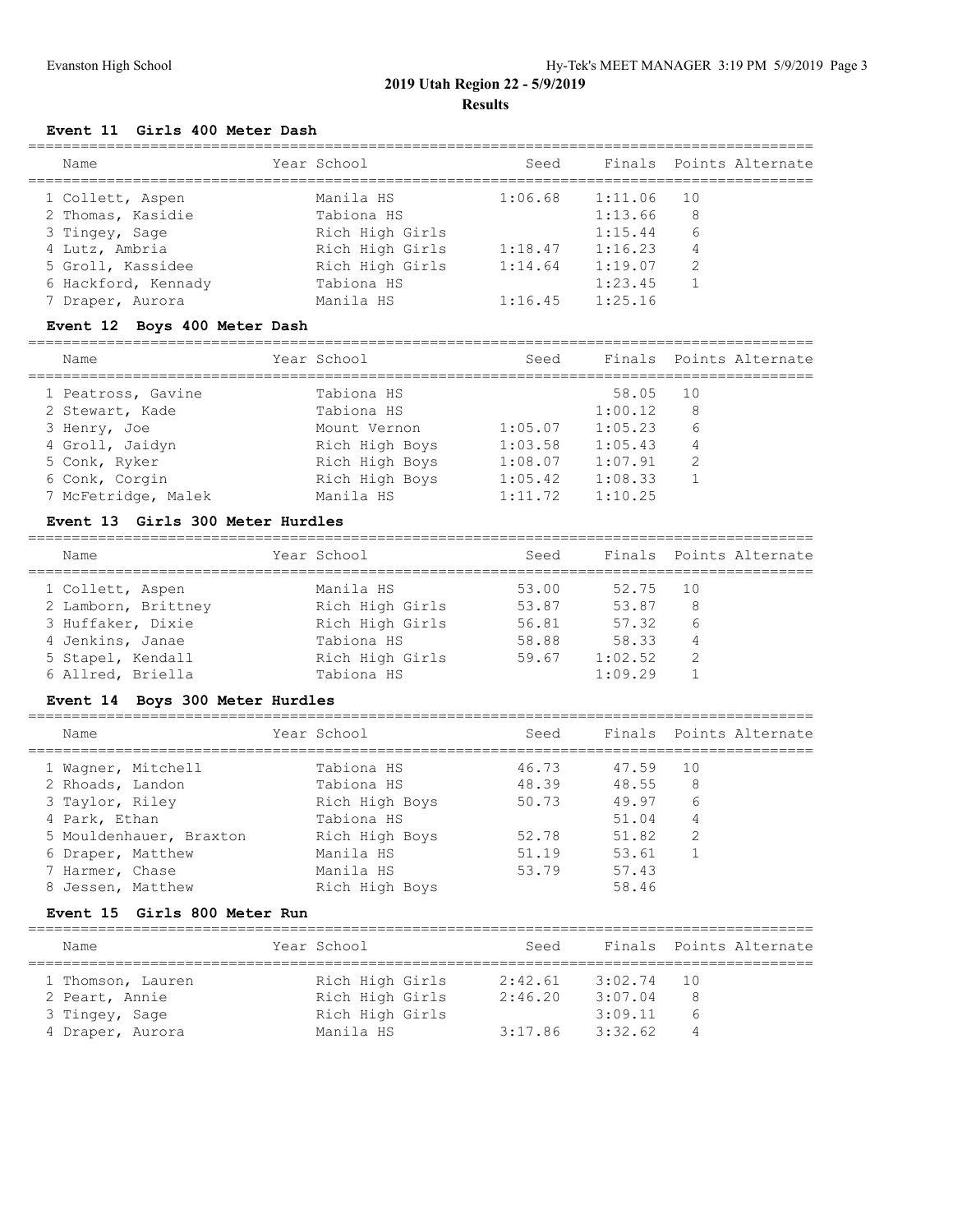# **Event 16 Boys 800 Meter Run**

| Name                | Year School    | Seed    |         | Finals Points Alternate |
|---------------------|----------------|---------|---------|-------------------------|
| 1 Scott, John       | Rich High Boys |         | 2:19.11 | - 10                    |
| 2 Aldridge, Ashton  | Tabiona HS     | 2:31.59 | 2:27.38 | 8                       |
| 3 Allred, Dwason    | Tabiona HS     | 2:24.70 | 2:27.84 | 6                       |
| 4 Olsen, Jaycee     | Manila HS      | 2:17.14 | 2:33.82 | 4                       |
| 5 Conk, Corgin      | Rich High Boys |         | 2:44.35 | 2                       |
| 6 Cook, Aaron       | Rich High Boys |         | 2:45.84 |                         |
| 7 McFetridge, Malek | Manila HS      | 2:38.97 | 2:57.46 |                         |
|                     |                |         |         |                         |

## **Event 17 Girls 200 Meter Dash**

| Name                | Year School     | Seed  |       | Finals Points Alternate |
|---------------------|-----------------|-------|-------|-------------------------|
| 1 Lefler, Sharica   | Tabiona HS      | 29.57 | 29.85 | 10                      |
| 2 Lamborn, Brittney | Rich High Girls | 30.38 | 30.74 | 8                       |
| 3 Mckinnon, Taylor  | Rich High Girls | 30.63 | 31.53 | 6                       |
| 4 Thomas, Kasidie   | Tabiona HS      |       | 31.66 | 4                       |
| 5 Carver, Janica    | Rich High Girls | 32.40 | 32.54 | 2                       |
| 6 Jenkins, Janae    | Tabiona HS      | 33.49 | 33.74 |                         |
|                     |                 |       |       |                         |

# **Event 18 Boys 200 Meter Dash**

========================================================================================== ------<br>Seed Finals Points-Alternate

| Name                      | rear school    | seea  |       | Finals Points Alternate |
|---------------------------|----------------|-------|-------|-------------------------|
| 1 Young, Dakota           | Tabiona HS     | 24.16 | 24.70 | 10                      |
| 2 Hislop, Colten          | Rich High Boys | 27.45 | 26.58 | 8                       |
| 3 Meek, Hayden            | Rich High Boys | 26.74 | 26.65 | 6                       |
| 4 Achebo, Ketu            | Mount Vernon   | 27.11 | 27.55 | 4                       |
| 5 Mouldenhauer, Braxton   | Rich High Boys | 28.74 | 28.08 | 2                       |
| 6 Colina De Souza, Ronald | Mount Vernon   | 27.73 | 28.10 |                         |
| 7 Aldridge, Ashton        | Tabiona HS     |       | 28.78 |                         |
| 8 Henry, Joe              | Mount Vernon   | 30.41 | 30.77 |                         |

## **Event 19 Girls 3200 Meter Run**

| Name                                | Year School                        | Seed     |                      | Finals Points Alternate |
|-------------------------------------|------------------------------------|----------|----------------------|-------------------------|
| 1 Cubas, Kimberly<br>2 Tingey, Sage | Rich High Girls<br>Rich High Girls | 14:28.00 | 15:58.14<br>16:14.28 | $\overline{10}$<br>8    |
| 3 Allred, Briella                   | Tabiona HS                         |          | 19:23.99             | $\sqrt{2}$              |

# **Event 20 Boys 3200 Meter Run**

| Name               | Year School    | Seed     |                       | Finals Points Alternate |
|--------------------|----------------|----------|-----------------------|-------------------------|
| 1 Scott, John      | Rich High Boys | 10:43.36 | 12:58.27              | 10                      |
| 2 Olsen, Jaycee    | Manila HS      |          | $11:45.00$ $13:04.02$ | -8                      |
| 3 Aldridge, Ashton | Tabiona HS     |          | 13:21.69              | 6                       |
| 4 Allred, Dwason   | Tabiona HS     | 11:57.55 | 13:30.45              | 4                       |
| 5 Leifson, Ryan    | Rich High Boys |          | $12:56.00$ $13:37.17$ | 2                       |
|                    |                |          |                       |                         |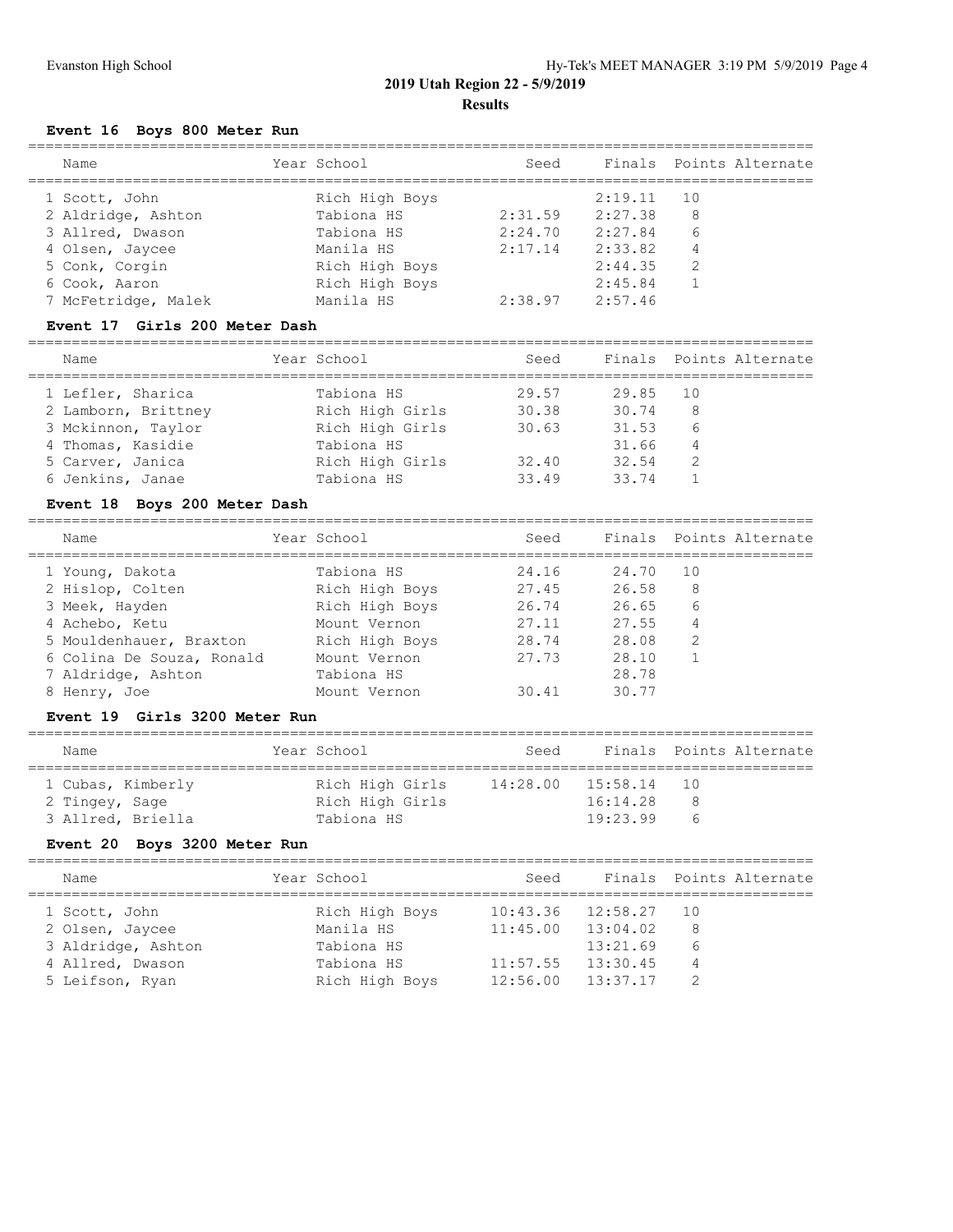**2019 Utah Region 22 - 5/9/2019**

# **Results**

| Girls 4x400 Meter Relay<br><b>Event 21</b>                                                                                                                                                                                                                                                                                                                              |                                                                                                                                                                                                                                                                 |                                                                                                                                                                           |                                                                                                                                                                                                                                  |                                                                                                       |                         |
|-------------------------------------------------------------------------------------------------------------------------------------------------------------------------------------------------------------------------------------------------------------------------------------------------------------------------------------------------------------------------|-----------------------------------------------------------------------------------------------------------------------------------------------------------------------------------------------------------------------------------------------------------------|---------------------------------------------------------------------------------------------------------------------------------------------------------------------------|----------------------------------------------------------------------------------------------------------------------------------------------------------------------------------------------------------------------------------|-------------------------------------------------------------------------------------------------------|-------------------------|
| School                                                                                                                                                                                                                                                                                                                                                                  |                                                                                                                                                                                                                                                                 |                                                                                                                                                                           | Seed<br>______________________________________                                                                                                                                                                                   |                                                                                                       | Finals Points Alternate |
| 1 Rich High Girls<br>$\mathsf{A}$<br>1) Thomson, Lauren<br>3) Lutz, Ambria                                                                                                                                                                                                                                                                                              |                                                                                                                                                                                                                                                                 | 2) Peart, Annie<br>4) Huffaker, Dixie                                                                                                                                     | 5:44.57                                                                                                                                                                                                                          | 10                                                                                                    |                         |
| Event 22 Boys 4x400 Meter Relay                                                                                                                                                                                                                                                                                                                                         |                                                                                                                                                                                                                                                                 |                                                                                                                                                                           |                                                                                                                                                                                                                                  |                                                                                                       |                         |
| School                                                                                                                                                                                                                                                                                                                                                                  |                                                                                                                                                                                                                                                                 |                                                                                                                                                                           | Finals<br>Seed                                                                                                                                                                                                                   |                                                                                                       | Points Alternate        |
| . _ _ _ _ _ _ _ _ _ _ _ _ _ _ _ _ _<br>1 Tabiona HS<br>$\mathsf{A}$<br>1) Stewart, Kade<br>3) Wagner, Mitchell                                                                                                                                                                                                                                                          |                                                                                                                                                                                                                                                                 | 2) Rhoads, Landon<br>4) Park, Ethan                                                                                                                                       | _____________________________________<br>3:55.33                                                                                                                                                                                 | 10                                                                                                    |                         |
| 2 Rich High Boys 'A'<br>1) Gifford, Travis<br>3) Groll, Jaidyn                                                                                                                                                                                                                                                                                                          |                                                                                                                                                                                                                                                                 | 2) Meek, Hayden<br>4) Taylor, Riley                                                                                                                                       | 4:24.06                                                                                                                                                                                                                          | 8                                                                                                     |                         |
| Girls Javelin Throw<br>Event 25                                                                                                                                                                                                                                                                                                                                         |                                                                                                                                                                                                                                                                 |                                                                                                                                                                           |                                                                                                                                                                                                                                  |                                                                                                       |                         |
| Name                                                                                                                                                                                                                                                                                                                                                                    | Year School                                                                                                                                                                                                                                                     |                                                                                                                                                                           | Finals<br>Seed                                                                                                                                                                                                                   |                                                                                                       | Points Alternate        |
| 1 Sawyer, Kimzi<br>2 Hackford, Kennady<br>3 Stapel, Kendall<br>4 Romero, Kiana<br>5 Allred, Briella<br>6 Draper, Aurora<br>7 Lazenby, Paiton<br>8 Weston, Mady<br>9 Huffaker, Charmayne<br>Event 26 Boys Javelin Throw<br>Name<br>1 Riley, Gaige<br>2 Rhoads, Landon<br>3 Draper, Matthew<br>4 Johnson, Logan<br>5 Tippets, Colton<br>6 Lund, Emmit<br>7 Staheli, Danny | Manila HS<br>Tabiona HS<br>Rich High Girls<br>Mount Vernon<br>Tabiona HS<br>Manila HS<br>Tabiona HS<br>Rich High Girls<br>Rich High Girls<br>Year School<br>Tabiona HS<br>Tabiona HS<br>Manila HS<br>Rich High Boys<br>Manila HS<br>Manila HS<br>Rich High Boys | $94 - 07$<br>$70 - 00$<br>$83 - 07.50$<br>$78 - 05$<br>68-02<br>$48 - 02$<br>===========<br>$63 - 10.25$<br>$112 - 02$<br>$83 - 08.50$<br>78-04<br>$53 - 03$<br>$75 - 00$ | $94 - 07$<br>$75 - 00$<br>$72 - 05$<br>$65 - 05$<br>$58 - 08$<br>$46 - 10$<br>$37 - 03$<br>$36 - 10$<br>$26 - 05$<br>Finals<br>Seed<br>$158 - 10$<br>$103 - 02$<br>$90 - 03$<br>$83 - 08$<br>$66 - 06$<br>$64 - 10$<br>$53 - 04$ | 10<br>8<br>6<br>4<br>2<br>$\mathbf{1}$<br>=================<br>10<br>8<br>6<br>4<br>2<br>$\mathbf{1}$ | Points Alternate        |
| Event 27 Girls High Jump                                                                                                                                                                                                                                                                                                                                                |                                                                                                                                                                                                                                                                 |                                                                                                                                                                           |                                                                                                                                                                                                                                  |                                                                                                       |                         |
| Name                                                                                                                                                                                                                                                                                                                                                                    | Year School                                                                                                                                                                                                                                                     |                                                                                                                                                                           | Finals<br>Seed                                                                                                                                                                                                                   |                                                                                                       | Points Alternate        |
| =================<br>1 Collett, Aspen<br>2 Allred, Jennase<br>3 Rhoades, Abbie<br>4 Lazenby, Paiton<br>4 Huffaker, Dixie<br>6 Lutz, Ambria                                                                                                                                                                                                                              | ===================<br>Manila HS<br>Tabiona HS<br>Tabiona HS<br>Tabiona HS<br>Rich High Girls<br>Rich High Girls                                                                                                                                                | =============<br>$5 - 00.00$<br>$4 - 06.00$<br>$4 - 08.00$<br>$4 - 00.00$<br>$4 - 04.00$                                                                                  | $5 - 00.00$<br>$4 - 08.00$<br>$4 - 04.00$<br>$4 - 02.00$<br>$4 - 02.00$<br>$4 - 00.00$                                                                                                                                           | 10<br>8<br>6<br>3<br>3<br>$\mathbf 1$                                                                 | ====================    |

-- Huffaker, Charmayne Rich High Girls NH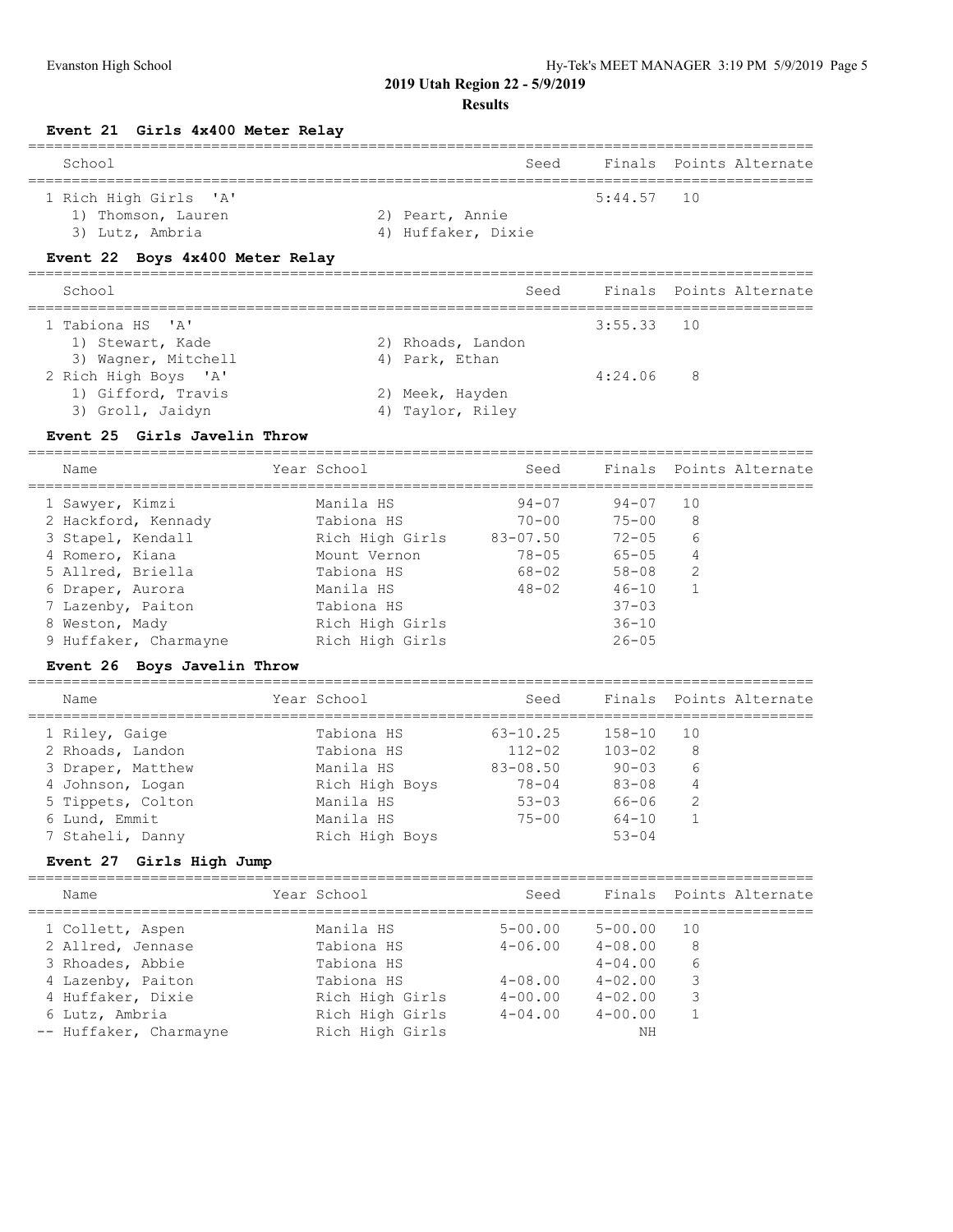# **Event 28 Boys High Jump**

| Name             | Year School | Seed        |             | Finals Points Alternate                    |  |  |  |  |  |
|------------------|-------------|-------------|-------------|--------------------------------------------|--|--|--|--|--|
| 1 Young, Dakota  | Tabiona HS  | $5 - 08.00$ | $5 - 04.00$ | $\begin{array}{ccc} \text{10} \end{array}$ |  |  |  |  |  |
| 2 Rhoads, Landon | Tabiona HS  | $5 - 08.00$ | $5 - 02.00$ | -8                                         |  |  |  |  |  |
| 3 Allred, Dwason | Tabiona HS  | $5 - 04.00$ | $5 - 00.00$ | h                                          |  |  |  |  |  |

#### **Event 29 Girls Long Jump**

# ==========================================================================================

| Name                 | Year School     | Seed         |              | Finals Points Alternate |
|----------------------|-----------------|--------------|--------------|-------------------------|
| 1 Allred, Jennase    | Tabiona HS      | $16 - 01.50$ | $15 - 11.50$ | 10                      |
| 2 Thomas, Kasidie    | Tabiona HS      | $15 - 02.50$ | $15 - 08.00$ | 8                       |
| 3 Lefler, Sharica    | Tabiona HS      | $15 - 05.00$ | $14 - 08.50$ | 6                       |
| 4 Thomson, Kylie     | Rich High Girls | $13 - 05.75$ | $12 - 07.50$ | 4                       |
| 5 Crowley, Bridgette | Mount Vernon    | $13 - 05.00$ | $12 - 05.00$ | -2                      |
| 6 Huffaker, Dixie    | Rich High Girls | $11 - 07.50$ | $11 - 04.50$ | 0.50                    |
| 6 Lutz, Ambria       | Rich High Girls | $12 - 02.00$ | $11 - 04.50$ | 0.50                    |
|                      |                 |              |              |                         |

# **Event 30 Boys Long Jump**

==========================================================================================

| Name                | Year School    | Seed         |              | Finals Points Alternate |
|---------------------|----------------|--------------|--------------|-------------------------|
| 1 Young, Dakota     | Tabiona HS     | 19-02.50     | 19-06.00     | 10                      |
| 2 Martinez, Orlando | Mount Vernon   | 19-01.00     | 18-07.50     | 8                       |
| 3 Park, Ethan       | Tabiona HS     | $17 - 05.00$ | 18-04.00     | 6                       |
| 4 Stewart, Kade     | Tabiona HS     | $17 - 05.50$ | 18-00.00     | 4                       |
| 5 Achebo, Ketu      | Mount Vernon   | $16 - 10.75$ | $15 - 00.75$ | 2                       |
| 6 Henry, Joe        | Mount Vernon   | $14 - 09.75$ | $13 - 05.50$ | $\overline{1}$          |
| 7 Conk, Ryker       | Rich High Boys | $14 - 05.50$ | $13 - 04.00$ |                         |
| 8 Jessen, Matthew   | Rich High Boys | $14 - 07.75$ | $13 - 02.50$ |                         |
| 9 Leifson, Ryan     | Rich High Boys | $10 - 07.50$ | $11 - 06.50$ |                         |

## **Event 33 Girls Discus Throw**

#### ========================================================================================== ---------<br>Seed Finals Points-Alternate

| .name               | rear scnool     | seea         |           | Finals Points Alternate |
|---------------------|-----------------|--------------|-----------|-------------------------|
| 1 Sawyer, Kimzi     | Manila HS       | $90 - 10$    | $91 - 01$ | 10                      |
| 2 Mckinnon, Taylor  | Rich High Girls | $100 - 06$   | $87 - 10$ | 8                       |
| 3 Smith, Makynzee   | Rich High Girls | $79 - 09$    | $73 - 09$ | 6                       |
| 4 Hackford, Kennady | Tabiona HS      | $60 - 05$    | $69 - 09$ | 4                       |
| 5 Rhoades, Abbie    | Tabiona HS      |              | $65 - 01$ | -2                      |
| 6 Jenkins, Janae    | Tabiona HS      |              | $63 - 07$ |                         |
| 7 Huffaker, Bentlee | Rich High Girls | $74 - 03.50$ | $59 - 11$ |                         |
|                     |                 |              |           |                         |

#### **Event 34 Boys Discus Throw**

| Name                 | Year School    | Seed         |            | Finals Points Alternate |
|----------------------|----------------|--------------|------------|-------------------------|
| 1 Riley, Gaige       | Tabiona HS     | $127 - 01$   | $118 - 09$ | 10                      |
| 2 Wagner, Mitchell   | Tabiona HS     | $114 - 02$   | $99 - 05$  | 8                       |
| 3 Tippets, Colton    | Manila HS      | $70 - 09$    | $81 - 11$  | 6                       |
| 4 Lund, Emmit        | Manila HS      | $81 - 00$    | $81 - 01$  | 4                       |
| 5 Hislop, Colten     | Rich High Boys | $83 - 11$    | $66 - 09$  | 2                       |
| 6 Cook, Aaron        | Rich High Boys | $53 - 10.50$ | $60 - 00$  |                         |
| 7 Rasmussen, Brendon | Manila HS      | $41 - 09.50$ | $53 - 08$  |                         |
| 8 Staheli, Danny     | Rich High Boys |              | $35 - 05$  |                         |
|                      |                |              |            |                         |